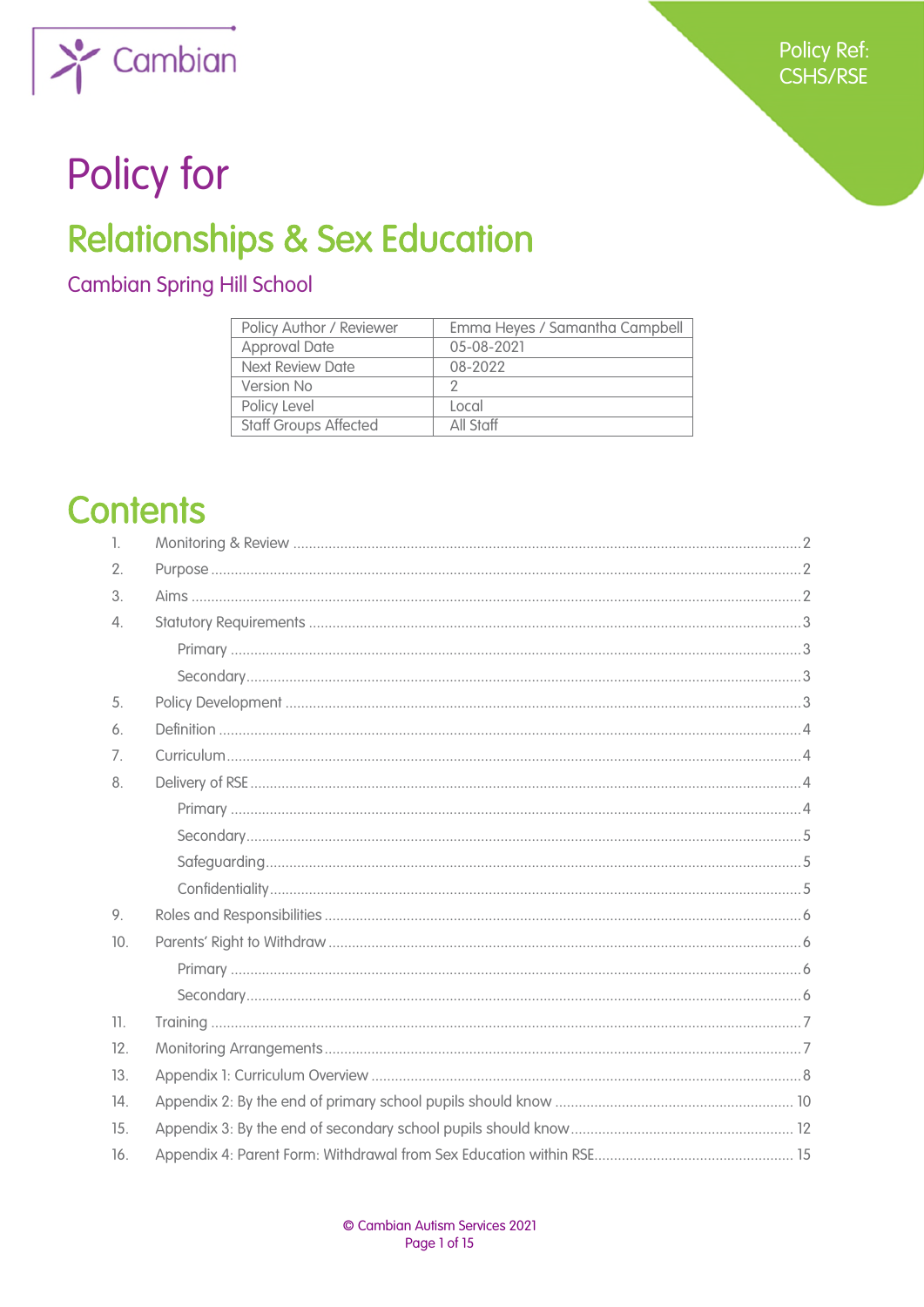

#### <span id="page-1-0"></span>1. Monitoring & Review

The Policy Author will undertake a formal review of this policy for the purpose of monitoring and of the efficiency with which the related duties have been discharged, by no later one year from the date of approval shown above, or earlier if significant changes to the systems and arrangements take place, or if legislation, regulatory requirements or best practice guidelines so require.

Signed:

Samantha Campbell Principal August 2021

#### <span id="page-1-1"></span>2. Purpose

The purpose of a whole school Relationships and Sex Education policy is to:

- Explain the definition, aims and objectives of RSE.
- Describe what we teach and the approaches we use.

This policy helps ensure that the whole school community (pupils, parents/carers, staff, and governors) have a shared understanding of this important area of the curriculum. It is accessible to all stakeholders on the school website or by request.

As a school which values personal development in our children and young people, we ensure our RSE is up to date and regularly evaluated.

This is a working document which provides guidance and information on all aspects of RSE and aims to provide a secure framework within which staff can work.

The term Relationships and Sex Education, RSE, is used in this policy rather than Sex Education. This is to stress that our approach goes beyond provision of biological information to also focus on clarifying attitudes and values, and developing self-esteem and the skills to manage relationships.

#### <span id="page-1-2"></span>3. Aims

The aims of relationships and sex education (RSE) at our school are to:

- Provide a framework in which sensitive discussions can take place
- Prepare students for puberty, and give them an understanding of sexual development and the importance of health and hygiene
- Help pupils develop feelings of self-respect, confidence and empathy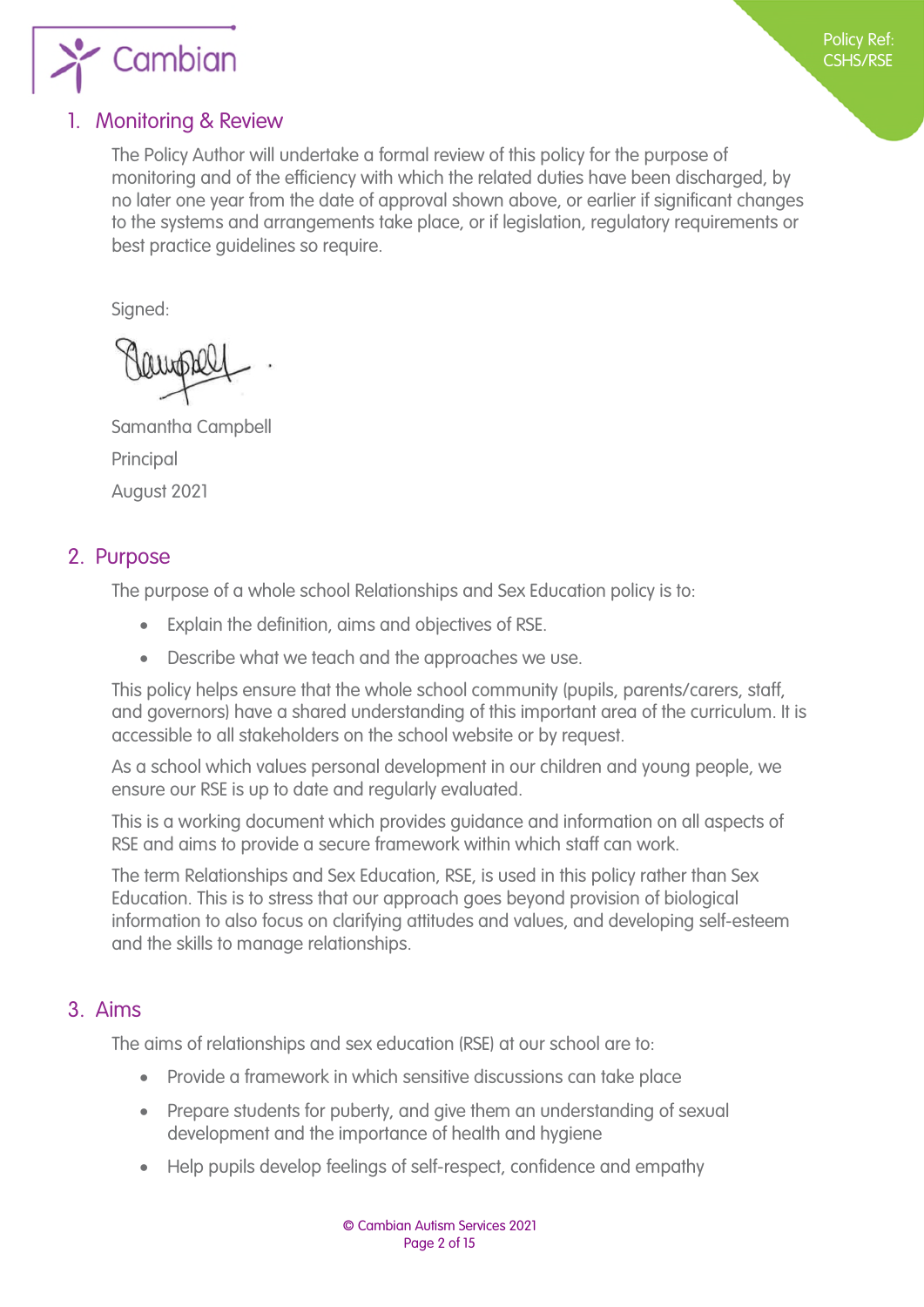

# $\sum$  Cambian

- Create a positive culture around issues of sexuality and relationships
- Teach pupils the correct vocabulary to describe themselves and their bodies

The aims above are in line with our #SpringHillSPIRIT. These are the core values that underpin a future where our students are fully included and respected in society: Self-Growth, Patience, Inclusion, Respect, Interconnected and Trustworthiness.

#### <span id="page-2-1"></span><span id="page-2-0"></span>4. Statutory Requirements

#### <span id="page-2-2"></span>**Primary**

In primary, we must provide relationships education to all pupils as per section 34 of the Children and Social work act 2017.

However, we are not required to provide sex education but we do need to teach the elements of sex education contained in the science curriculum.

In teaching RSE, we must have regard to guidance issued by the secretary of state as outlined in section 403 of the Education Act 1996.

At Cambian Spring Hill School, we teach RSE as set out in this policy.

#### <span id="page-2-3"></span>**Secondary**

In secondary, we must provide RSE to all pupils as per the Children and Social work act 2017.

In teaching RSE, we must have regard to guidance issued by the secretary of state as outlined in section 403 of the Education Act 1996.

#### <span id="page-2-4"></span>5. Policy Development

This policy has been developed in consultation with staff, pupils and parents/carers. The consultation and policy development process involved the following steps:

- 1. Review a member of staff or working group pulled together all relevant information including relevant national and local guidance
- 2. Staff Consultation all school staff were given the opportunity to look at the policy and make recommendations
- 3. Parent/Stakeholder Consultation parents/carers and any interested parties were invited to attend a meeting about the policy
- 4. Student Consultation we investigated what exactly students want from their RSE
- 5. Ratification once amendments were made, the policy was shared with governors and ratified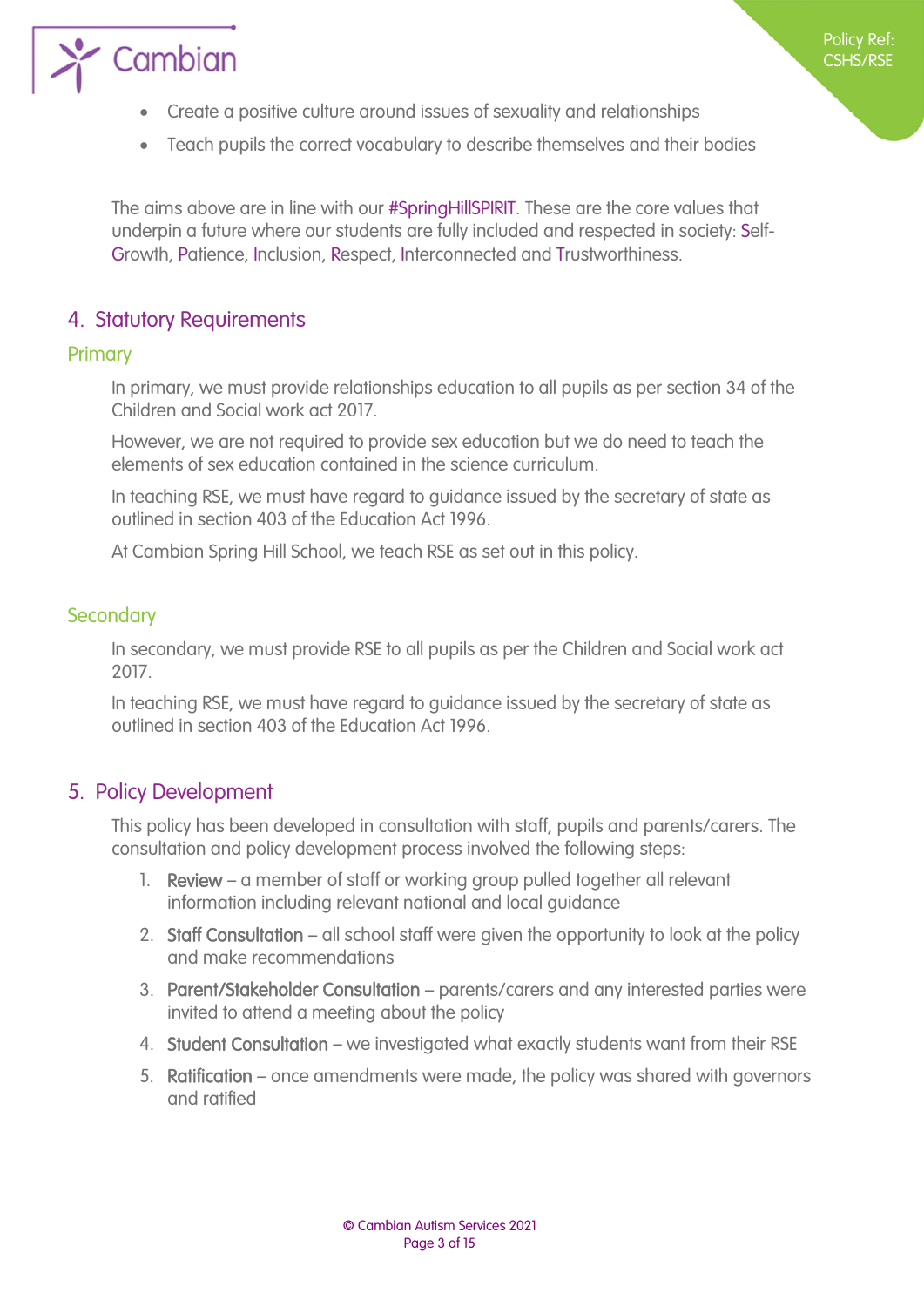

#### <span id="page-3-1"></span>6. Definition

<span id="page-3-0"></span>RSE is about the emotional, social and cultural development of students, and involves learning about relationships, sexual health, sexuality, healthy lifestyles, diversity and personal identity.

RSE involves a combination of sharing information, and exploring issues and values.

RSE is not about the promotion of sexual activity.

#### <span id="page-3-2"></span>7. Curriculum

Our curriculum is set out as per [Appendix 1](#page-7-1) but we may need to adapt it as and when necessary.

We have developed the curriculum in consultation with parents/carers, students and staff, considering the age, needs and feelings of students. If students ask questions outside the scope of this policy, teachers will respond in an appropriate manner so they are fully informed and don't seek answers online.

Primary sex education will focus on:

- Preparing boys and girls for the changes that adolescence brings
- How a baby is conceived and born

For more information about our curriculum, see our curriculum overview in [Appendix 1](#page-7-1).

#### <span id="page-3-3"></span>8. Delivery of RSE

RSE is taught within the personal, social, health and economic (PSHE) education curriculum. Biological aspects of RSE are taught within the science curriculum, such as:

- The Reproductive System Male and Female
- The Menstrual Cycle
- Contraception hormonal and non-hormonal
- Sexually Transmitted Infections (e.g., HIV/AIDS)

Students will also receive stand-alone sex education sessions delivered by a trained health professional and highly bespoke intervention will be developed by our clinical team in order to ensure those students who require it are appropriately supported.

#### <span id="page-3-4"></span>Primary

Relationships education focuses on teaching the fundamental building blocks and characteristics of positive relationships including:

- Families and people who care for me
- Caring friendships
- Respectful relationships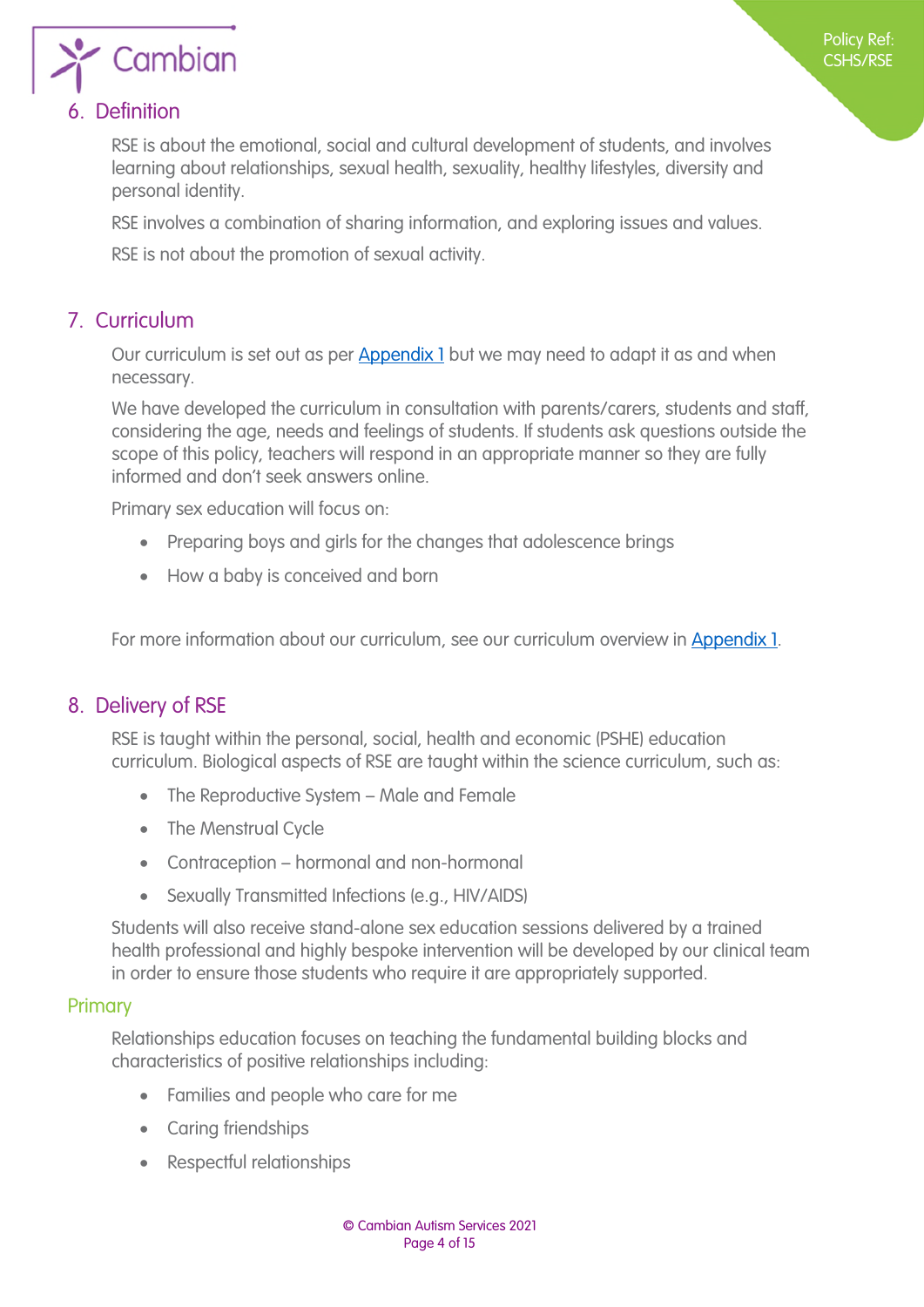

- Online relationships
- Being safe

For more information about our RSE curriculum, see the [Appendices.](#page-7-1)

#### <span id="page-4-1"></span>**Secondary**

<span id="page-4-0"></span>RSE focuses on giving young people the information they need to help them develop healthy, nurturing relationships of all kinds including:

- Families
- Respectful relationships, including friendships
- Online and media
- Being safe
- Intimate and sexual relationships, including sexual health

For more information about our RSE curriculum, see the [Appendices.](#page-7-1)

These areas of learning are taught within the context of family life taking care to ensure that there is no stigmatisation of children based on their home circumstances (families can include single parent families, LGBT parents, families headed by grandparents, adoptive parents, foster parents/carers amongst other structures) along with reflecting sensitively that some children may have a different structure of support around them (for example: looked after children or young carers).

#### <span id="page-4-2"></span>Safeguarding

Some issues may result in children and young people making disclosures which will be addressed in line with the school safeguarding policy and procedures.

RSE plays a very important part in fulfilling the statutory duties all schools have to meet. SRE helps children understand the difference between safe and abusive relationships and equips them with the skills to get help if they need it.

Cambian Spring Hill School ensures these requirements are met through; staff training and awareness, daily support in school to pupils, parents/carers and staff, and liaison with external agencies.

#### <span id="page-4-3"></span>**Confidentiality**

Staff will follow school's policy with regard to confidentiality. Pupils should also be made aware of the boundaries of confidentiality should they choose to make a disclosure to a member of staff.

A member of staff cannot promise confidentiality if concerns exist.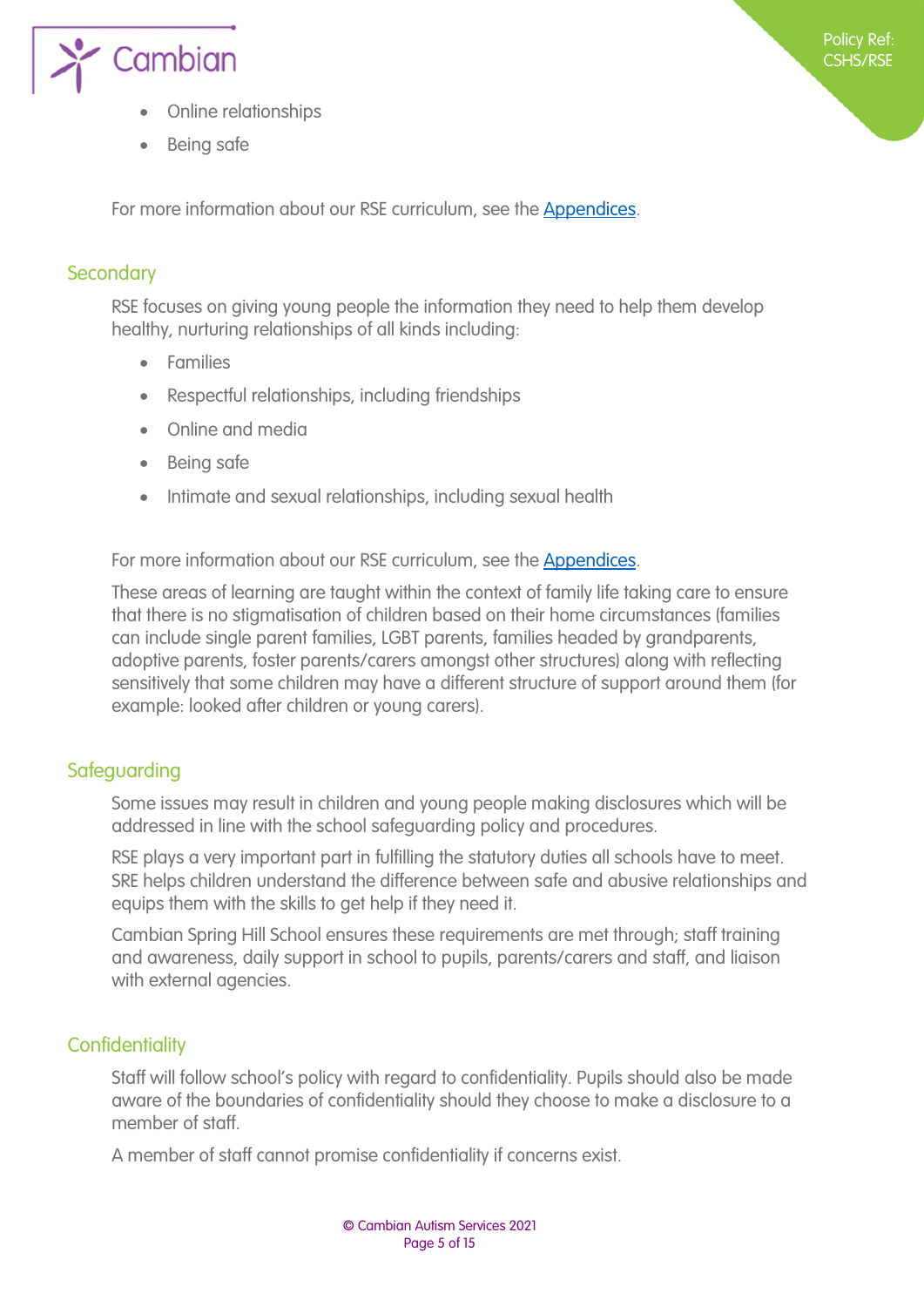

#### <span id="page-5-0"></span>9. Roles and Responsibilities

The governing board will approve the RSE policy, and hold the Principal to account for its implementation.

The Head of Education is responsible for ensuring that RSE is taught consistently across the school, and for managing requests to withdraw students from non-statutory components of RSE.

Staff are responsible for:

- Delivering RSE in a sensitive way
- Modelling positive attitudes to RSE
- Monitoring progress
- Responding to the needs of individual pupils
- Responding appropriately to pupils whose parents wish them to be withdrawn from the non-statutory components of RSE Staff do not have the right to opt out of teaching RSE.

Staff who have concerns about teaching RSE are encouraged to discuss this with the Head of Education.

Students are expected to engage fully in RSE and, when discussing issues related to RSE, treat others with respect and sensitivity. This response is in line with our core values of maintaining a positive attitude, respect for others at all times and displaying high levels of commitment.

#### <span id="page-5-1"></span>10. Parents' Right to Withdraw

#### <span id="page-5-2"></span>Primary

Parents/carers do not have the right to withdraw their children from relationships education.

Parents/carers have the right to withdraw their children from the [non-statutory/nonscience] components of sex education within RSE.

Requests for withdrawal should be put in writing using the form found in [Appendix 4](#page-14-1) of this policy and addressed to the Principal.

Alternative work will be given to students who are withdrawn from sex education.

#### <span id="page-5-3"></span>**Secondary**

Parents/carers have the right to withdraw their children from the [non-statutory/nonscience] components of sex education within RSE up to and until 3 terms before the child turns 16. After this point, if the child wishes to receive sex education rather than being withdrawn, the school will arrange this.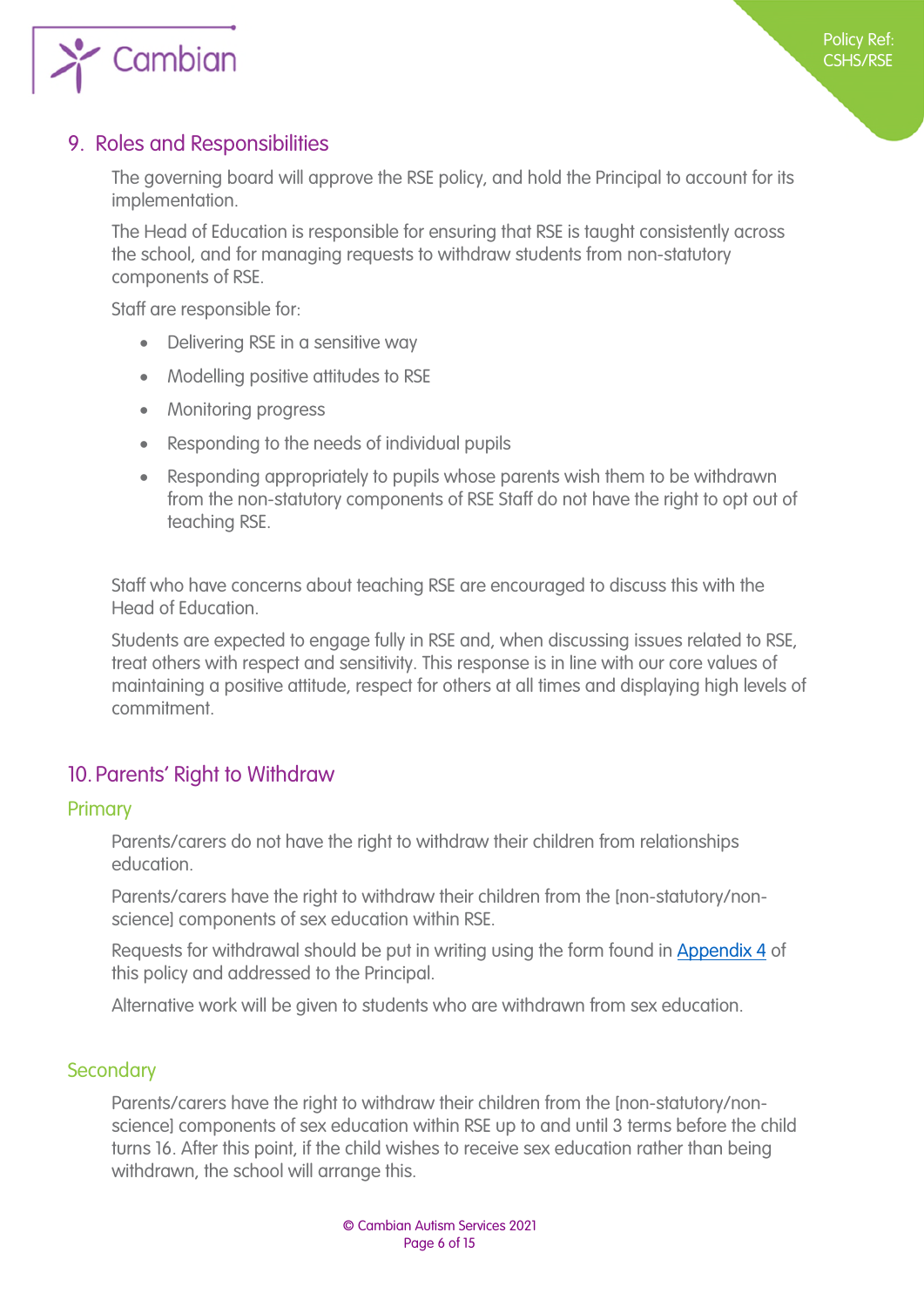

Requests for withdrawal should be put in writing using the form found in [Appendix 4](#page-14-1) of this policy and addressed to the Principal.

A copy of withdrawal requests will be placed in the student's educational record. The Head of Education will discuss the request with parents/carers and take appropriate action.

Alternative work will be given to pupils who are withdrawn from sex education.

#### 11. Training

<span id="page-6-0"></span>Staff are trained on the delivery of RSE and meet on a regular basis with the PSHE Coordinator during accountability meetings.

The Head of Education and PSHE Co-ordinator will also invite visiting speakers and support agencies in to school, such as school nurses or sexual health professionals, to provide support and training to staff teaching RSE.

#### 12. Monitoring Arrangements

<span id="page-6-1"></span>The delivery of RSE is monitored by the Head of Education and PSHE Co-ordinator through the Quality Assurance programme of learning walks, book scrutiny, lesson observations and student voice via the student council and questionnaires.

Students' development in RSE is monitored by class teachers through discussion and formative assessment, but is not formally assessed by accreditation.

This policy will be reviewed every two years. At every review, the policy will be approved by the governing body.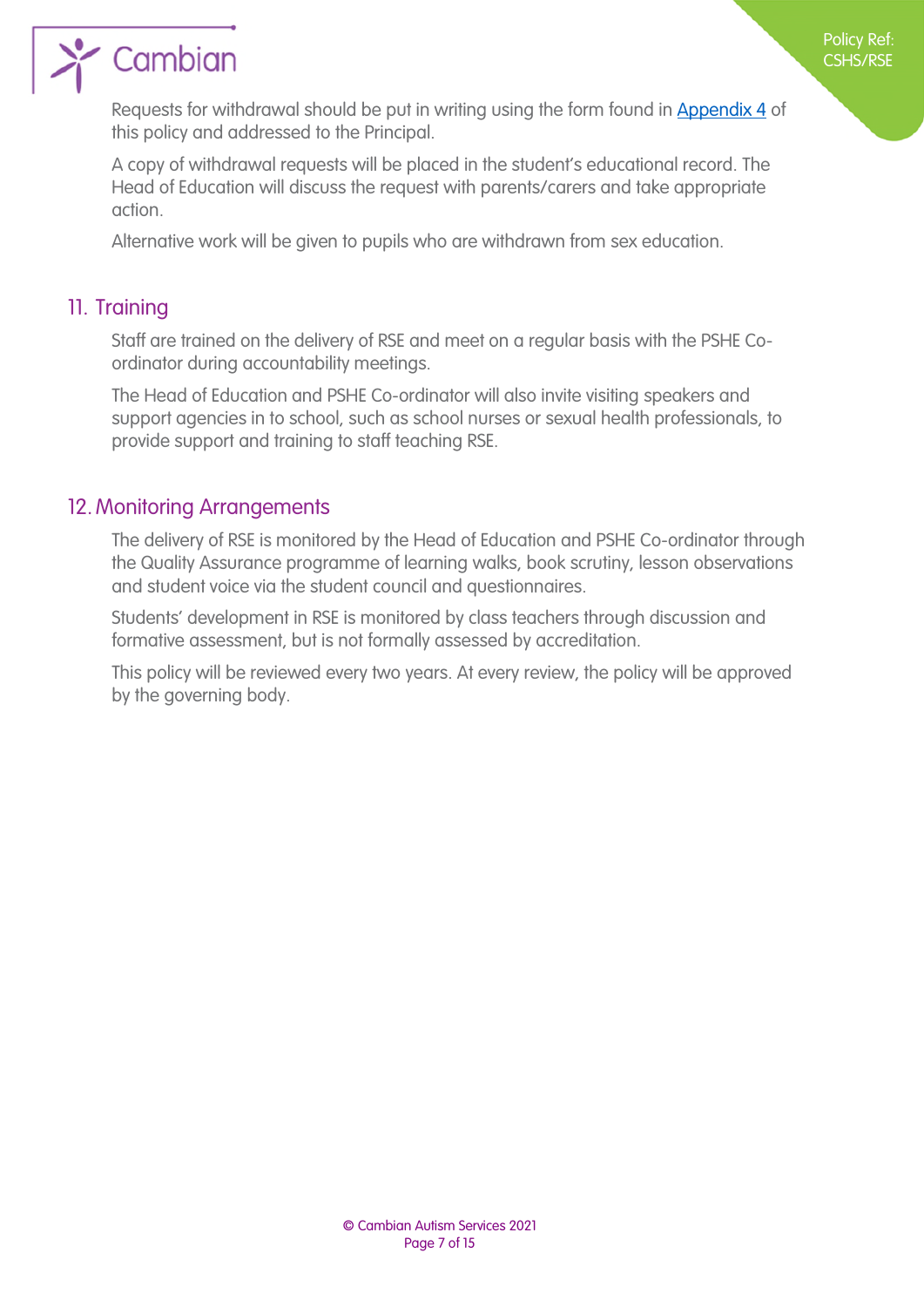

#### Policy Ref: CSHS/RSE

## 13.Appendix 1: Curriculum Overview

<span id="page-7-1"></span><span id="page-7-0"></span>

| <b>Core Topics</b>           |        | Autumn Half-Term 1<br>Health & Wellbeing                                                                                                                           | <b>Autumn Half-Term 2</b><br><b>Relationships</b>                                                                               | <b>Spring Half-Term 1</b><br>Living in a wider world                                                                                                              | <b>Spring Half-Term 2</b><br><b>Health &amp; Wellbeing</b>                                                                                                      | Summer Half-Term 1<br><b>Relationships</b>                                                                                                                               | Summer Half-Term 2<br>Living in a wider world                                                                                                                                   |
|------------------------------|--------|--------------------------------------------------------------------------------------------------------------------------------------------------------------------|---------------------------------------------------------------------------------------------------------------------------------|-------------------------------------------------------------------------------------------------------------------------------------------------------------------|-----------------------------------------------------------------------------------------------------------------------------------------------------------------|--------------------------------------------------------------------------------------------------------------------------------------------------------------------------|---------------------------------------------------------------------------------------------------------------------------------------------------------------------------------|
| Primary<br>KS <sub>2</sub>   | Year 5 | • Understanding Emotions<br>Feelings, Emotions and<br>Vocabulary<br>Mental Health and Signs of<br><b>Illness</b><br>Physical Health and Signs of<br><b>Illness</b> | • Helping out with Babies<br>• Self-Esteem and Self-Worth<br>• Online Behaviour and Risks<br>• Stranger Danger                  | • Success and Achievement<br>• Independence and<br>Responsibility<br>• Courtesy and Manners<br>• Change, Grief and Loss                                           | • Health Habits<br>• Sleep Hygiene<br>• Medicines and Household<br>Safety<br>• First Aid                                                                        | • Behaviour and Respect<br>• Friendships<br>• Peer Pressure<br>• Loving, Stable Families                                                                                 | • Internet and Screen Time<br>• Age Restrictions<br>• Fake News<br>• Fireworks and Bonfires                                                                                     |
|                              | Year 6 | <b>Health Living Intro</b><br>Living a Healthy, Active Life<br>Dental Hygiene<br>Germs, Bacteria, and Viruses                                                      | Positive Relationships Intro<br><b>Disagreeing Respectfully</b><br>• Love and Abuse<br>• Online Relationships: Online<br>Gaming | • Asking for Health and<br>Advice<br>• Diversity and Celebrating<br><b>Difference</b><br>• Social Media<br>• Online Privacy and my Data                           | • Mental Health Intro<br>• Girl's Puberty<br>• Boy's Puberty<br>• Hormones and Emotions                                                                         | • Bullying Intro<br>• Bullying or Teasing?<br>• Consent<br>• Human Reproduction - Sex                                                                                    | • What is money and how did<br>it evolve?<br>Different Attitudes about<br>Money<br>• Keeping Safe<br>• New Schools and Classes:<br>Transitions (If relevant).                   |
| Secondary<br>KS <sub>3</sub> | Year 7 | Mental Health Intro -<br>Depression<br>Healthy Living - Benefits of<br>Exercise<br>How can we manage anger?<br>What do we mean by a<br>healthy lifestyle?          | • Keeping Safe<br>• Bullying or Banter?<br>• Cyber Bullying<br>• Family Relationships                                           | • How does Self-esteem help<br>us achieve?<br>• Being a resilient student<br>• Social Media - Safe and<br>Private<br>• Prejudice and Discrimination<br>$-$ Racism | • Periods - What happens,<br>when and why?<br>• Puberty - What happens,<br>when and why?<br>What is FGM and why is it<br>dangerous?<br>• The dangers of Smoking | • Personal Identity - British<br><b>Values</b><br>• What is Radicalisation and<br>Extremism?<br>Keeping good friendships<br>• Keeping safe and positive<br>relationships | • What are different financial<br>products for?<br>• What are different financial<br>transactions?<br>• How can we budget our<br>money?<br>• Creating a personal budget<br>plan |
|                              | Year 8 | Emotional Literacy - Why is<br>self-awareness and<br>sensitivity important?<br>Managing my Behaviour to<br>Achieve<br>• Self-Confidence and Goals                  | • Safe Sex - Consent<br>• Safe Sex - Contraception<br>and STIs<br>• Safe Sex - The Dangers of<br>Pornography                    | • Discrimination, Teens and<br>the Media - How is the<br>media prejudice towards<br>teenagers and what impact<br>could this have?<br>• Homophobia                 | • Cancer Awareness<br>• Personal Safety and First Aid<br>• Teen Pregnancy - What<br>issues do young parents<br>face?                                            | • Radicalisation and<br>Extremism - How can we<br>prevent it?<br>• How do extreme leaders<br>attract converts?                                                           | • Careers Focus $-$<br><b>Communication Skills</b><br>• Careers Focus - Teamwork<br><b>Skills</b><br>Finance – Income and<br>Expenditure                                        |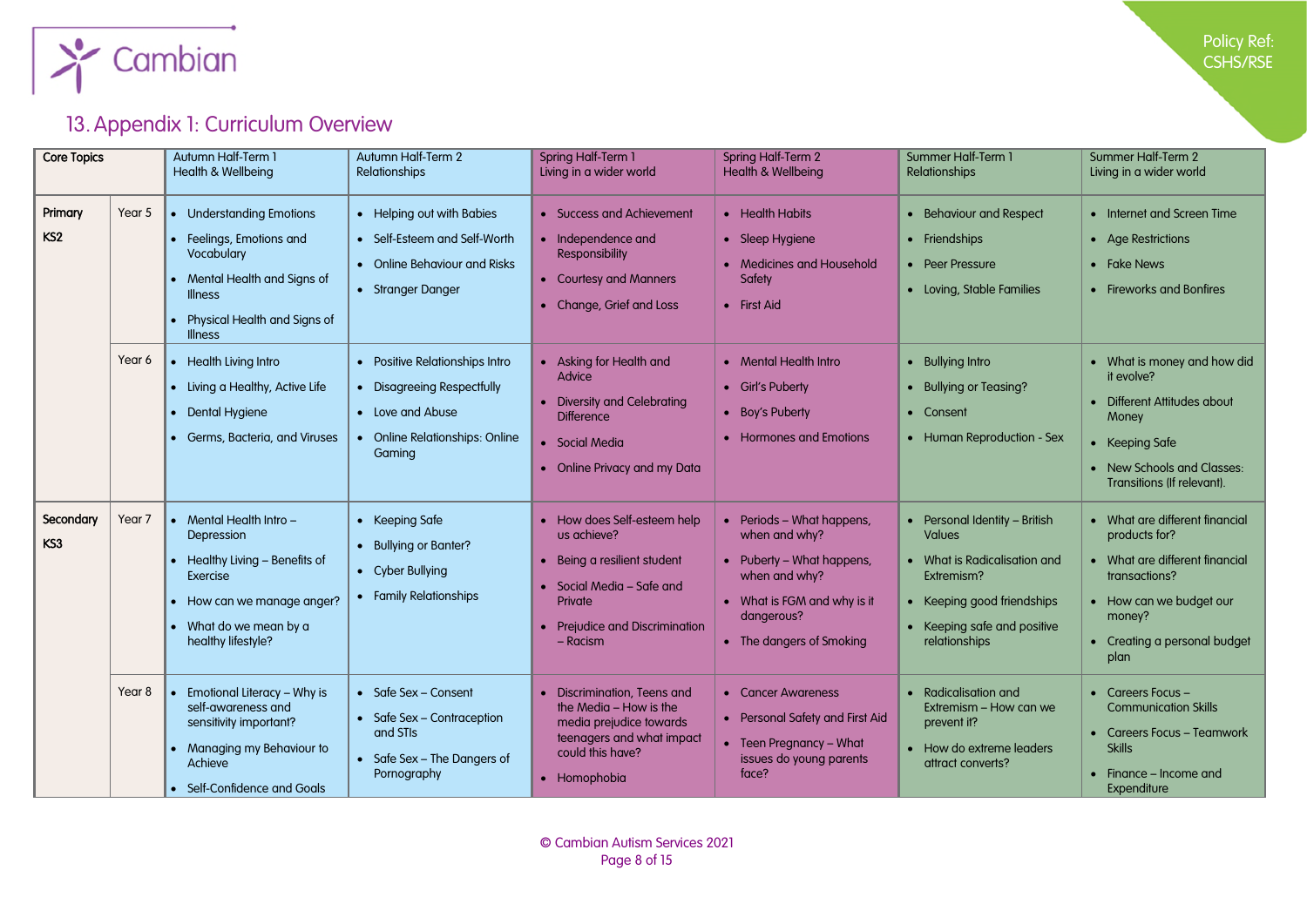

#### Policy Ref: CSHS/RSE

|     |         | What is Mindfulness?                                                                                                                                      | • Safe Sex - Sexting and the<br>Dangers of Sharing Images                                                                                                                                                             | • Internet Safety - Online<br>Grooming<br>• Prejudice and Stereotypes -<br>How are disabled people<br>portrayed in the media?                                                       | • Vaping, Nicotine and<br><b>Addiction</b>                                                                                                                                                                                      | • Cults, Religions and their<br>Leaders<br>• Extreme Groups                                                                                                                | $\bullet$ Finance – Income Tax and<br><b>National Insurance</b>                                                                                   |
|-----|---------|-----------------------------------------------------------------------------------------------------------------------------------------------------------|-----------------------------------------------------------------------------------------------------------------------------------------------------------------------------------------------------------------------|-------------------------------------------------------------------------------------------------------------------------------------------------------------------------------------|---------------------------------------------------------------------------------------------------------------------------------------------------------------------------------------------------------------------------------|----------------------------------------------------------------------------------------------------------------------------------------------------------------------------|---------------------------------------------------------------------------------------------------------------------------------------------------|
|     | Year 9  | • Mental Health - How can we<br>cope successfully with<br>stress?<br>How can we manage<br>anxiety?<br>• Acid Attacks<br>Self-Harm                         | How can we keep good<br>mental health and body<br>image?<br>• Body Image, Media and<br><b>Eating Disorders</b><br>• Domestic Violence and<br><b>Abusive Relationships</b><br>• How can we deal with peer<br>pressure? | • Knife Crime - How does it<br>impact our lives?<br>• How does the law treat<br>young offenders?<br>• Human Trafficking and<br><b>Modern Slavery</b><br>• What is Genocide?         | • Alcohol Awareness<br>• Drugs and the Law<br>• Responsible Health Choices<br>- Vaccinations, blood and<br>organ donation, Stem cells<br>and hygiene<br>• Human Rights Focus - Why<br>can't some children gain an<br>education? | • Child Sexual Exploitation<br>• Immigration: The UK and<br><b>Diverse Communities</b><br>• British Community, Religion<br>and Culture<br>• Who are the LGBT<br>Community? | • How can I avoid debt?<br>• Money Management:<br><b>Navigating Financial</b><br>Institutions<br>• Self-Discipline to Achieve<br>• Sustainability |
| KS4 | Year 10 | Managing tough times:<br>Change, Grief and<br><b>Bereavement</b><br>Suicide<br>Screen Time - How much is<br>too much?<br>Social Media and Self-<br>Esteem | • Conflict Management<br>• Forced and Arranged<br><b>Marriages</b><br>• Harassment and Stalking<br>• Revenge Porn                                                                                                     | • The Right Career for Me<br>• What are employers looking<br>for in CV's?<br>• Rights and Responsibilities<br>in the Workplace<br>• Why do we need an<br>International Women's Day? | • Living Responsibly<br>• Homelessness<br>• Hate Crime<br>• Tattoos and Piercings<br>• How harmful is 'Binge'<br>drinking?                                                                                                      | • Same Sex Relationships<br>• Gender and Trans Identity<br>• Community Cohesion<br>• Sexism                                                                                | • Anti-Social Behaviour<br>• County Lines<br>• Money Laundering<br>• Overt and Covert Racism                                                      |
|     | Year 11 | Why is PSHE so important?<br>• Fertility and Reproductive<br><b>Health</b><br><b>Digital Footprints</b><br>• The Importance of Sleep                      | • What is good sex?<br>• Consent, Rape and Sexual<br>Abuse<br>• Safe Sex and Chem Sex<br>• Relationship Breakups                                                                                                      | • Applying to College and<br><b>University</b><br>• GCSE Revision and Study<br><b>Skills</b><br>• How to prepare for a job<br>interview<br>• Independent Living                     | $\bullet$ First Aid - CPR<br>• Gambling and Online<br>Gaming<br>• Obesity and Body Positivity<br>• Why do we take risks?                                                                                                        | • Happiness and Positivity<br>• Types of Relationships<br>$\bullet$ Bullying – Body Shaming                                                                                | • Cyber Crime and Online<br>Fraud<br>• Internet Safety: The Dark<br>Web<br>• Extremism<br>• Multiculturalism                                      |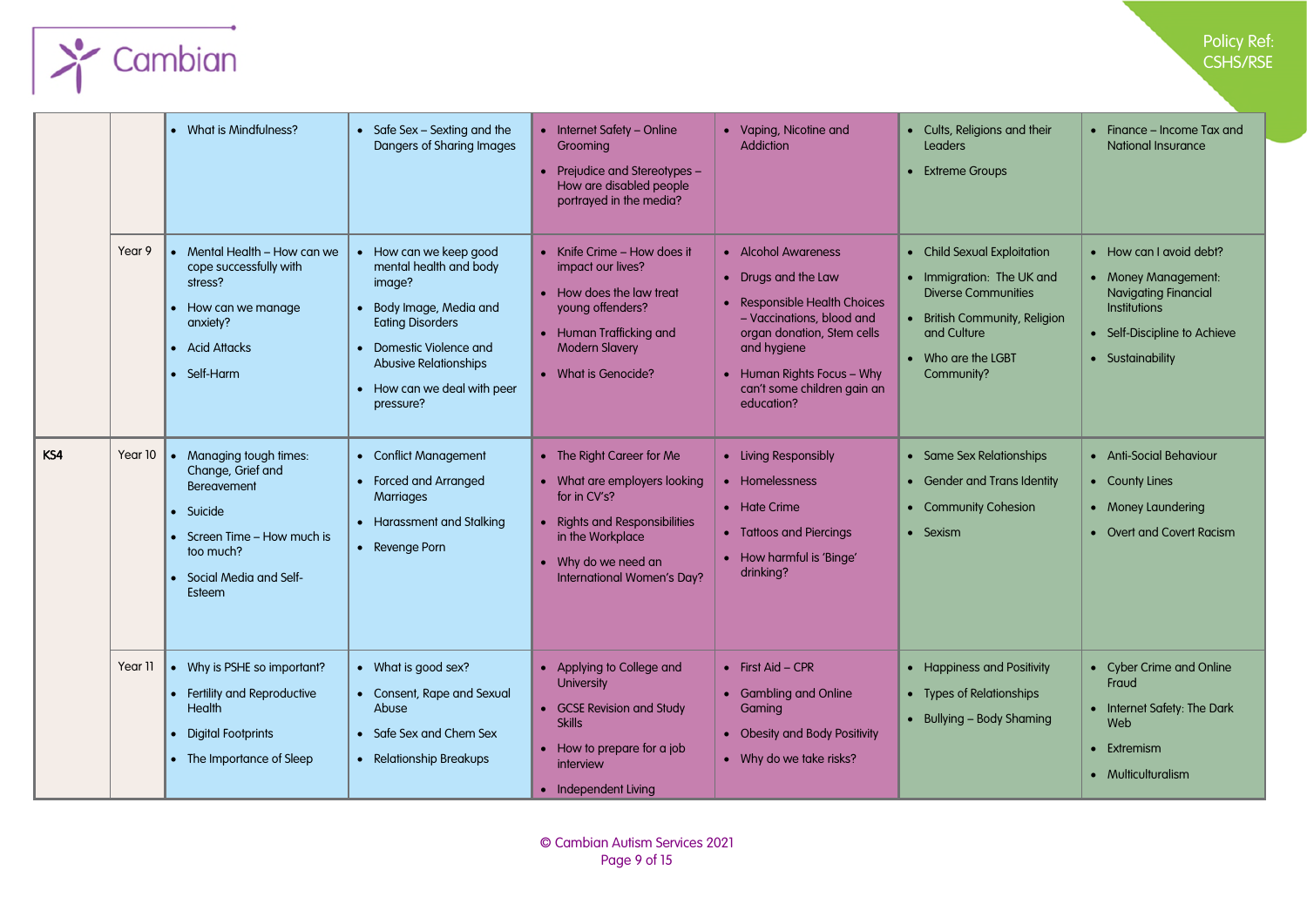

# 14.Appendix 2: By the end of primary school pupils should know

<span id="page-9-0"></span>

| <b>Topic</b>                | <b>Pupils Should Know</b>                                                                                                                        |
|-----------------------------|--------------------------------------------------------------------------------------------------------------------------------------------------|
|                             | That families are important for children growing up because they can give love, security and stability                                           |
|                             | The characteristics of healthy family life, commitment to each other, including in times of difficulty, protection and care for                  |
|                             | children and other family members, the importance of spending time together and sharing each other's lives                                       |
|                             | That others' families, either in school or in the wider world, sometimes look different from their family, but that they should                  |
| <b>Families and</b>         | respect those differences and know that other children's families are also characterised by love and care                                        |
| People who<br>care about me | That stable, caring relationships, which may be of different types, are at the heart of happy families, and are important for                    |
|                             | children's security as they grow up                                                                                                              |
|                             | That marriage represents a formal and legally recognised commitment of two people to each other which is intended to be<br>$\bullet$<br>lifelong |
|                             | How to recognise if family relationships are making them feel unhappy or unsafe, and how to seek help or advice from                             |
|                             | others if needed                                                                                                                                 |
|                             | How important friendships are in making us feel happy and secure, and how people choose and make friends                                         |
|                             | The characteristics of friendships, including mutual respect, truthfulness, trustworthiness, loyalty, kindness, generosity, trust,               |
|                             | sharing interests and experiences and support with problems and difficulties                                                                     |
| Caring                      | That healthy friendships are positive and welcoming towards others, and do not make others feel lonely or excluded                               |
| <b>Friendships</b>          | That most friendships have ups and downs, and that these can often be worked through so that the friendship is repaired<br>$\bullet$             |
|                             | or even strengthened, and that resorting to violence is never right                                                                              |
|                             | How to recognise who to trust and who not to trust, how to judge when a friendship is making them feel unhappy or                                |
|                             | uncomfortable, managing conflict, how to manage these situations and how to seek help or advice from others, if needed                           |
|                             | The importance of respecting others, even when they are very different from them (for example, physically, in character,                         |
|                             | personality or backgrounds), or make different choices or have different preferences or beliefs                                                  |
| Respectful                  | Practical steps they can take in a range of different contexts to improve or support respectful relationships                                    |
| <b>Relationships</b>        | The conventions of courtesy and manners                                                                                                          |
|                             | The importance of self-respect and how this links to their own happiness<br>$\bullet$                                                            |
|                             | That in school and in wider society they can expect to be treated with respect by others, and that in turn they should show                      |
|                             | due respect to others, including those in positions of authority                                                                                 |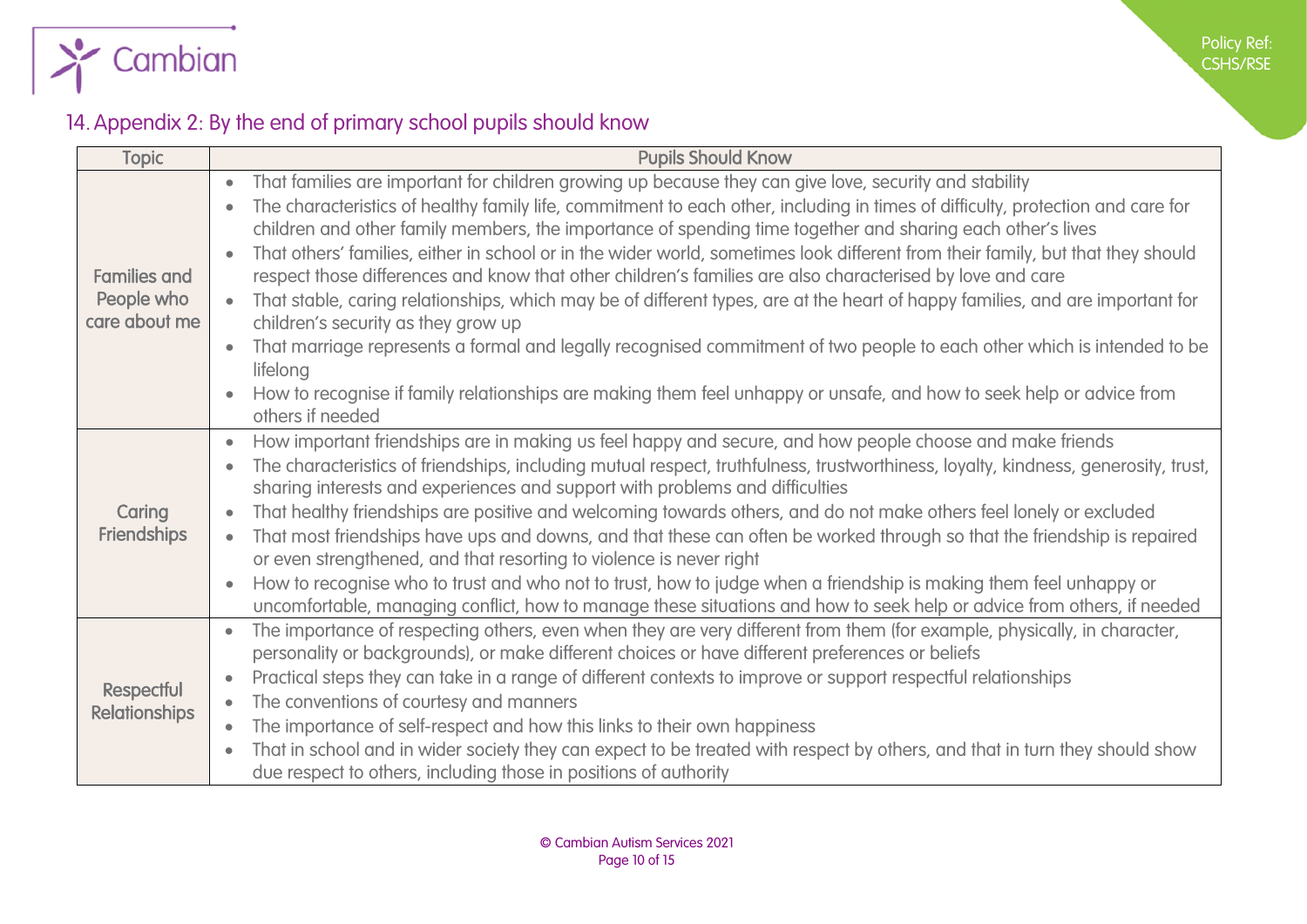

| <b>Topic</b>         | <b>Pupils Should Know</b>                                                                                                                   |  |  |
|----------------------|---------------------------------------------------------------------------------------------------------------------------------------------|--|--|
|                      | About different types of bullying (including cyberbullying), the impact of bullying, responsibilities of bystanders (primarily<br>$\bullet$ |  |  |
|                      | reporting bullying to an adult) and how to get help                                                                                         |  |  |
|                      | What a stereotype is, and how stereotypes can be unfair, negative or destructive<br>$\bullet$                                               |  |  |
|                      | The importance of permission-seeking and giving in relationships with friends, peers and adults                                             |  |  |
|                      | That people sometimes behave differently online, including by pretending to be someone they are not                                         |  |  |
|                      | That the same principles apply to online relationships as to face-to face relationships, including the importance of respect                |  |  |
|                      | for others online including when we are anonymous                                                                                           |  |  |
| Online               | The rules and principles for keeping safe online, how to recognise risks, harmful content and contact, and how to report                    |  |  |
| <b>Relationships</b> | them                                                                                                                                        |  |  |
|                      | How to critically consider their online friendships and sources of information including awareness of the risks associated                  |  |  |
|                      | with people they have never met                                                                                                             |  |  |
|                      | How information and data is shared and used online<br>$\bullet$                                                                             |  |  |
|                      | What sorts of boundaries are appropriate in friendships with peers and others (including in a digital context)<br>$\bullet$                 |  |  |
|                      | About the concept of privacy and the implications of it for both children and adults; including that it is not always right to<br>$\bullet$ |  |  |
|                      | keep secrets if they relate to being safe                                                                                                   |  |  |
|                      | That each person's body belongs to them, and the differences between appropriate and inappropriate or unsafe physical,                      |  |  |
|                      | and other, contact                                                                                                                          |  |  |
| <b>Being Safe</b>    | How to respond safely and appropriately to adults they may encounter (in all contexts, including online) whom they do not                   |  |  |
|                      | know                                                                                                                                        |  |  |
|                      | How to recognise and report feelings of being unsafe or feeling bad about any adult<br>$\bullet$                                            |  |  |
|                      | How to ask for advice or help for themselves or others, and to keep trying until they are heard<br>$\bullet$                                |  |  |
|                      | How to report concerns or abuse, and the vocabulary and confidence needed to do so<br>$\bullet$                                             |  |  |
|                      | Where to get advice e.g. family, school and/or other sources                                                                                |  |  |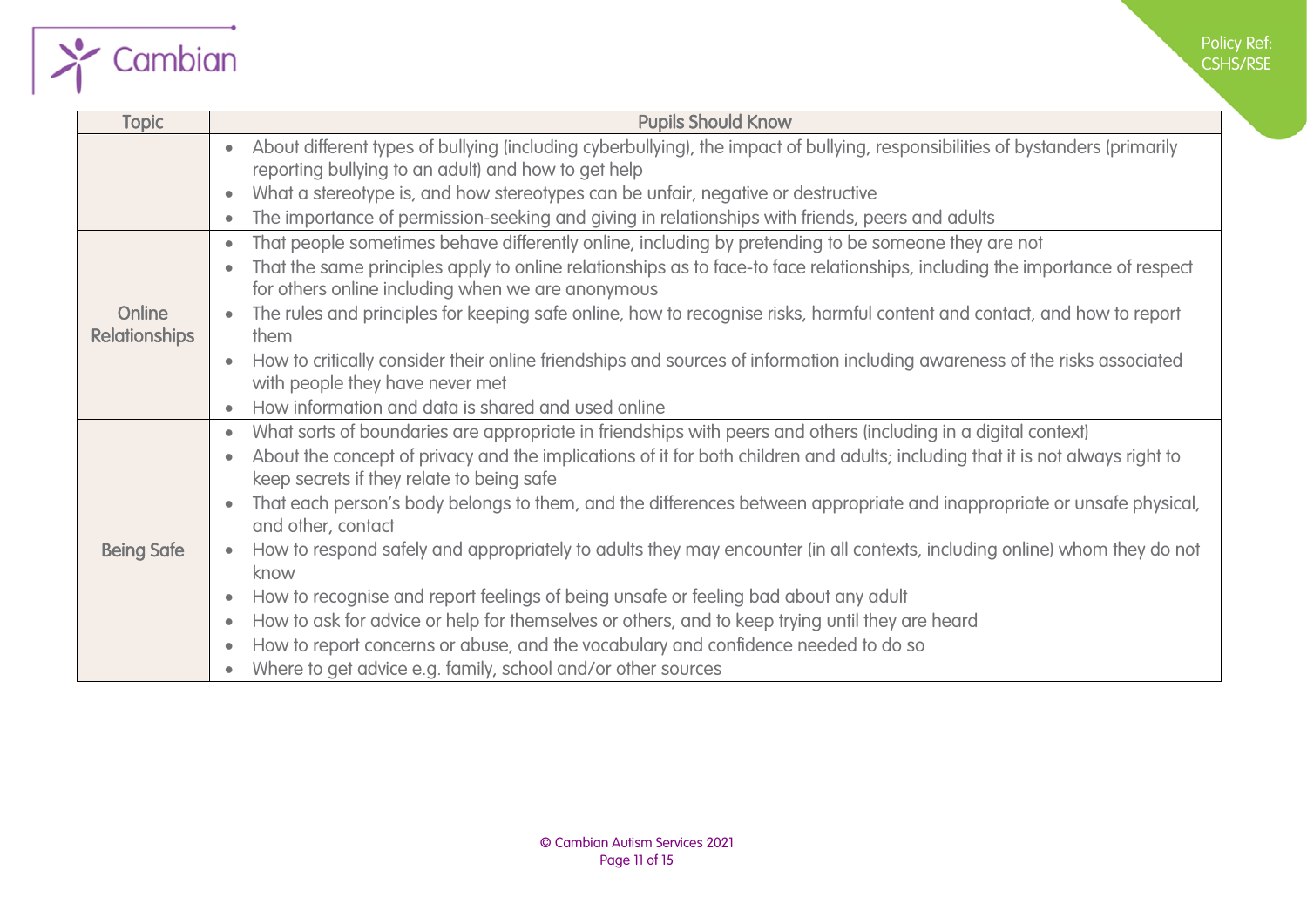

## 15.Appendix 3: By the end of secondary school pupils should know

<span id="page-11-0"></span>

| <b>Topic</b>                                                                    | <b>Pupils Should Know</b>                                                                                                                                                                                                                                                                                                                                                                                                                                                                                                                                                                                                                                                                                                                                                                                                                                                                                                                                                                                                                                                                                                                                                                                                                                                                                                                                                                                                                                                                                                                                                                                                 |
|---------------------------------------------------------------------------------|---------------------------------------------------------------------------------------------------------------------------------------------------------------------------------------------------------------------------------------------------------------------------------------------------------------------------------------------------------------------------------------------------------------------------------------------------------------------------------------------------------------------------------------------------------------------------------------------------------------------------------------------------------------------------------------------------------------------------------------------------------------------------------------------------------------------------------------------------------------------------------------------------------------------------------------------------------------------------------------------------------------------------------------------------------------------------------------------------------------------------------------------------------------------------------------------------------------------------------------------------------------------------------------------------------------------------------------------------------------------------------------------------------------------------------------------------------------------------------------------------------------------------------------------------------------------------------------------------------------------------|
| <b>Families</b>                                                                 | That there are different types of committed, stable relationships<br>$\bullet$<br>How these relationships might contribute to human happiness and their importance for bringing up children<br>$\bullet$<br>What marriage is, including their legal status e.g. that marriage carries legal rights and protections not available to couples<br>$\bullet$<br>who are cohabiting or who have married, for example, in an unregistered religious ceremony<br>Why marriage is an important relationship choice for many couples and why it must be freely entered into<br>$\bullet$<br>The characteristics and legal status of other types of long-term relationships<br>$\bullet$<br>The roles and responsibilities of parents with respect to raising of children, including the characteristics of successful<br>$\bullet$<br>parenting<br>How to: determine whether other children, adults or sources of information are trustworthy: judge when a family, friend,<br>intimate or other relationship is unsafe (and to recognise this in others' relationships); and, how to seek help or advice,<br>including reporting concerns about others, if needed                                                                                                                                                                                                                                                                                                                                                                                                                                                                 |
| <b>Respectful</b><br><b>Relationships</b><br><i>(including)</i><br>friendships) | The characteristics of positive and healthy friendships (in all contexts, including online) including: trust, respect, honesty,<br>$\bullet$<br>kindness, generosity, boundaries, privacy, consent and the management of conflict, reconciliation and ending relationships.<br>This includes different (non-sexual) types of relationship<br>Practical steps they can take in a range of different contexts to improve or support respectful relationships<br>$\bullet$<br>How stereotypes, in particular stereotypes based on sex, gender, race, religion, sexual orientation or disability, can cause<br>$\bullet$<br>damage (e.g. how they might normalise non-consensual behaviour or encourage prejudice)<br>That in school and in wider society they can expect to be treated with respect by others, and that in turn they should show<br>$\bullet$<br>due respect to others, including people in positions of authority and due tolerance of other people's beliefs<br>About different types of bullying (including cyberbullying), the impact of bullying, responsibilities of bystanders to report<br>bullying and how and where to get help<br>That some types of behaviour within relationships are criminal, including violent behaviour and coercive control<br>$\bullet$<br>What constitutes sexual harassment and sexual violence and why these are always unacceptable<br>$\bullet$<br>The legal rights and responsibilities regarding equality (particularly with reference to the protected characteristics as defined<br>$\bullet$<br>in the Equality Act 2010) and that everyone is unique and equal |

Policy Ref: CSHS/RSE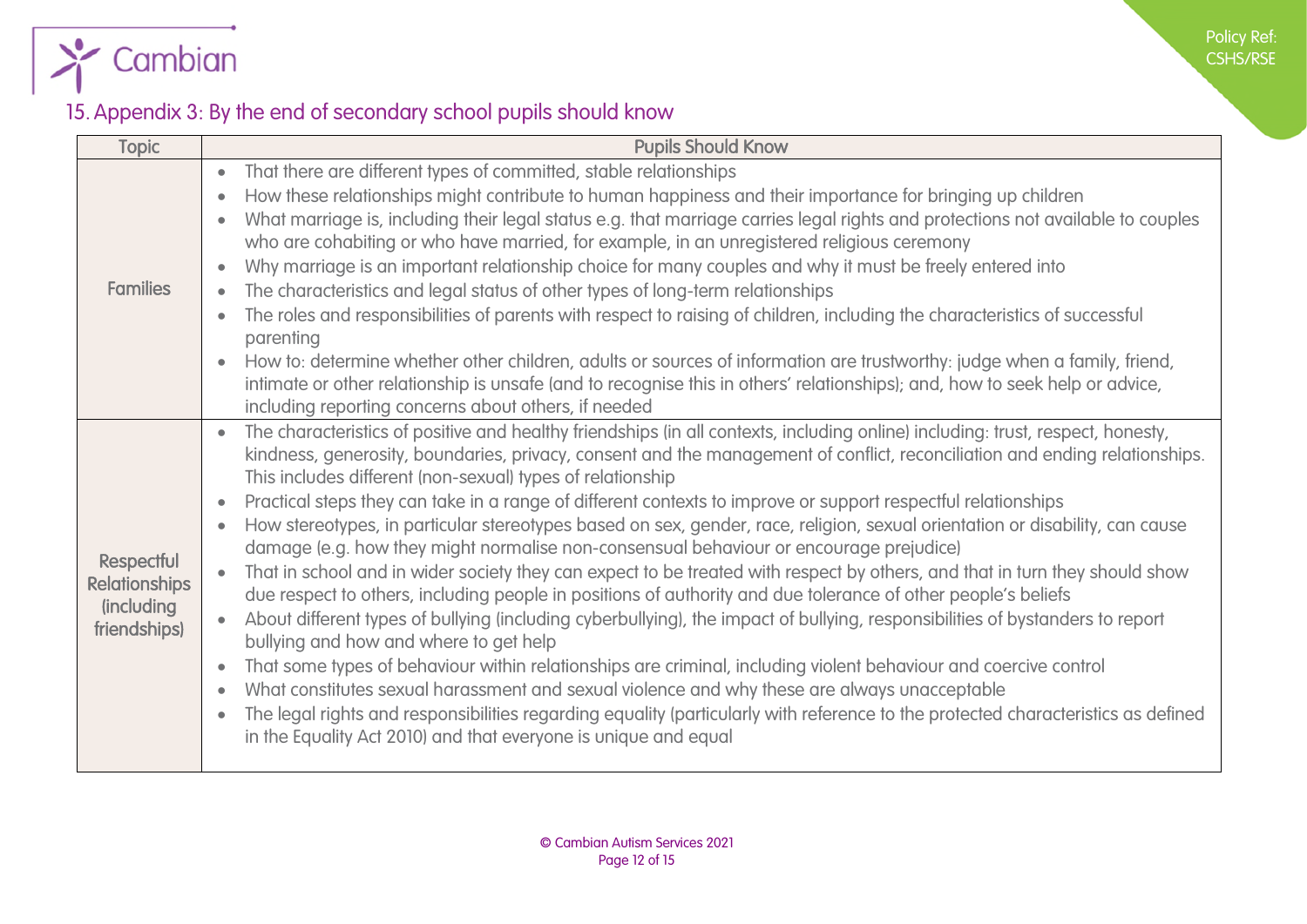

|                                                                               | Pq                                                                                                                                                                                                                                                                                                                                                                                                                                                                                                                                                                                                                                                                                                                                                                                                                                                                                                                                                                                                                                                                                                                                    |
|-------------------------------------------------------------------------------|---------------------------------------------------------------------------------------------------------------------------------------------------------------------------------------------------------------------------------------------------------------------------------------------------------------------------------------------------------------------------------------------------------------------------------------------------------------------------------------------------------------------------------------------------------------------------------------------------------------------------------------------------------------------------------------------------------------------------------------------------------------------------------------------------------------------------------------------------------------------------------------------------------------------------------------------------------------------------------------------------------------------------------------------------------------------------------------------------------------------------------------|
| Cambian                                                                       | CS                                                                                                                                                                                                                                                                                                                                                                                                                                                                                                                                                                                                                                                                                                                                                                                                                                                                                                                                                                                                                                                                                                                                    |
| <b>Topic</b>                                                                  | <b>Pupils Should Know</b>                                                                                                                                                                                                                                                                                                                                                                                                                                                                                                                                                                                                                                                                                                                                                                                                                                                                                                                                                                                                                                                                                                             |
| <b>Online and</b><br>Media                                                    | Their rights, responsibilities and opportunities online, including that the same expectations of behaviour apply in all contexts,<br>including online<br>About online risks, including that any material someone provides to another has the potential to be shared online and the<br>difficulty of removing potentially compromising material placed online<br>Not to provide material to others that they would not want shared further and not to share personal material which is sent to<br>them<br>What to do and where to get support to report material or manage issues online<br>The impact of viewing harmful content<br>That specifically sexually explicit material e.g. pornography presents a distorted picture of sexual behaviours, can damage<br>the way people see themselves in relation to others and negatively affect how they behave towards sexual partners<br>That sharing and viewing indecent images of children (including those created by children) is a criminal offence which<br>carries severe penalties including jail<br>How information and data is generated, collected, shared and used online |
| <b>Being Safe</b>                                                             | The concepts of, and laws relating to, sexual consent, sexual exploitation, abuse, grooming, coercion, harassment, rape,<br>domestic abuse, forced marriage, honour-based violence and FGM, and how these can affect current and future<br>relationships<br>How people can actively communicate and recognise consent from others, including sexual consent, and how and when<br>consent can be withdrawn (in all contexts, including online)                                                                                                                                                                                                                                                                                                                                                                                                                                                                                                                                                                                                                                                                                         |
| Intimate and<br>Sexual<br>Relationships,<br>including<br><b>Sexual Health</b> | How to recognise the characteristics and positive aspects of healthy one-to-one intimate relationships, which include mutual<br>respect, consent, loyalty, trust, shared interests and outlook, sex and friendship<br>That all aspects of health can be affected by choices they make in sex and relationships, positively or negatively, e.g.<br>$\bullet$<br>physical, emotional, mental, sexual and reproductive health and wellbeing<br>The facts about reproductive health, including fertility and the potential impact of lifestyle on fertility for men and women<br>That there are a range of strategies for identifying and managing sexual pressure, including understanding peer pressure,<br>resisting pressure and not pressurising others<br>That they have a choice to delay sex or to enjoy intimacy without sex<br>$\bullet$<br>The facts about the full range of contraceptive choices, efficacy and options available<br>The facts around pregnancy including miscarriage                                                                                                                                         |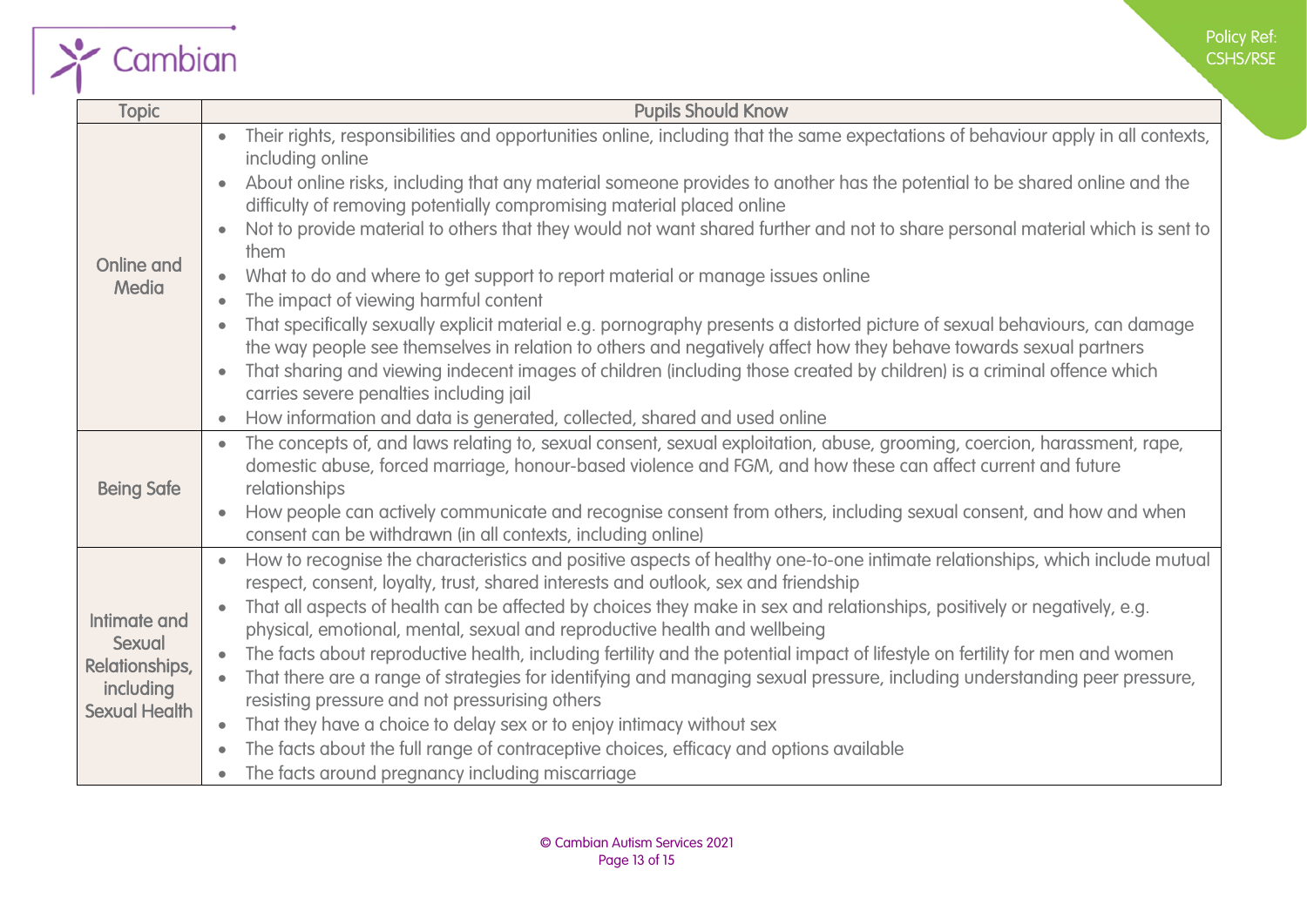

Policy Ref: